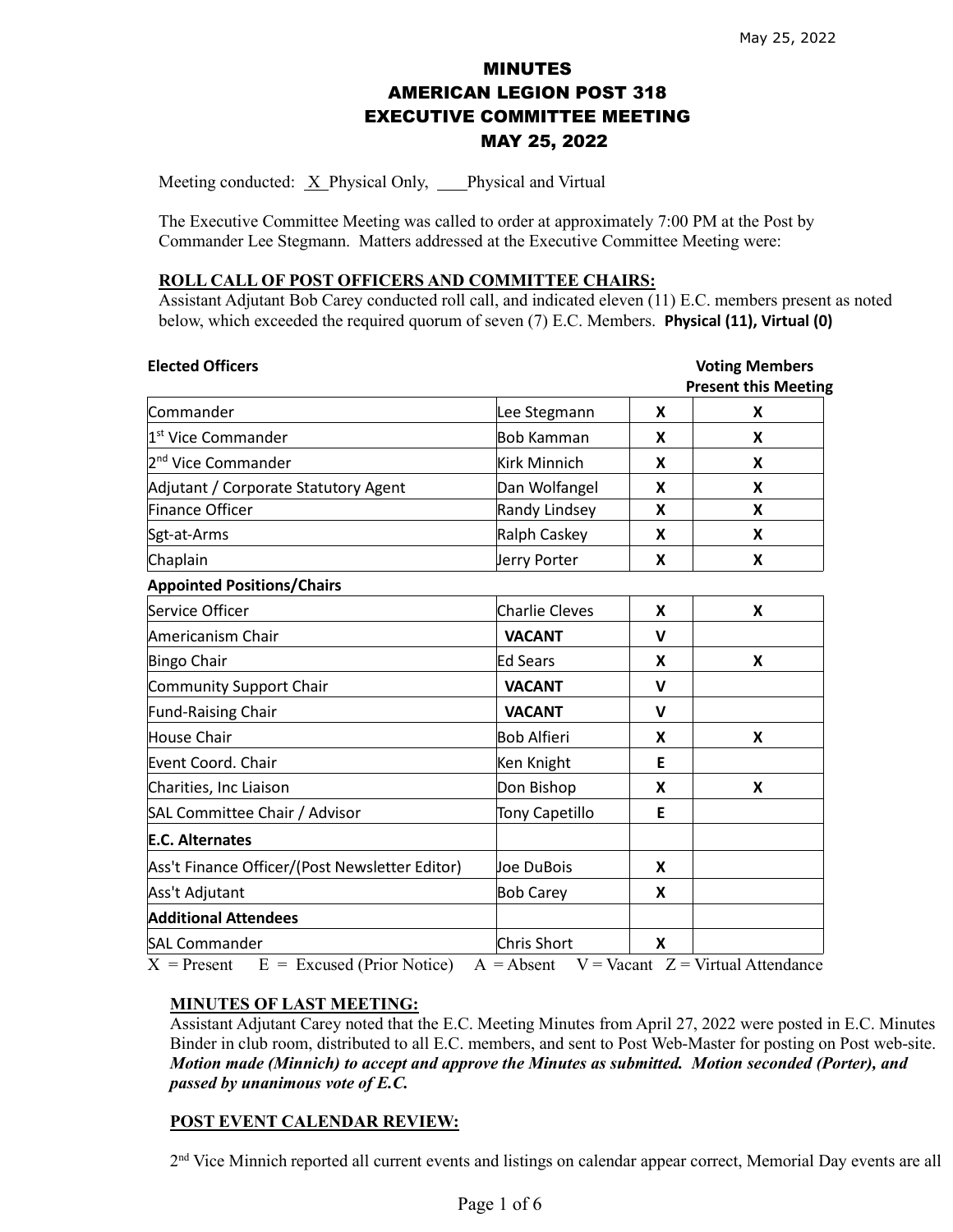set, and the Post barbeque is set for June 18.

**Correspondence Log:** Adjutant Wolfangel advised and commented on action taken on following items of correspondence since last meeting:

### **Incoming Correspondence:**

- Notice of "Symmes Honors Veterans" Program: Friday 5/27/22 at 7:00 PM *Notice posted on BB*
- Hamilton County Info on Memorial Day Appropriation: *Forwarded to F.O. Lindsey*
- Dept of Ohio "Post Chairman Certification Form": *(See Dept of Ohio Issues below)*
- Membership Memo from John Robinson (Dept of Ohio): *Sent to Kamman (Membership Chair)*
- Invoice from Anderson Township in the amount of \$35 for assembly permit: *Given to FO Lindsey*
- Commander Stegmann reported receiving a card of appreciation from Scout Troop 741, thanking the Post for the donation of the trailer and equipment. *Given to Chair Cleves; Chair Cleves will advise Troop 741 they have all the documentation needed for them to get title for the trailer.*

# **Outgoing Correspondence:**

Post 318's "Consolidated Post Report" and "Certification of Post Officers" sent by Certified Mail on 5/12/22 to Dept of Ohio.

# **Misc. Adjutant Items:**

Adjutant Wolfangel noted he will be out of town June 8<sup>th</sup> through June 16<sup>th</sup>. Ass't Adjutant Carey will be handling mail during that period, as well as June  $8<sup>th</sup>$  Post Meeting.

**BUDGET REPORT / FINANCE ISSUES AND CONCERNS:** Finance Officer Lindsey provided a written copy of, and recapped his May 25, 2022 EOM Finance Report. A copy of the submitted report will be placed on file along with this E.C. Meeting Minutes in E.C. Minutes binder in Post Club Room for individual review, or may be provided upon individual request.

F.O. Lindsey further noted:

- The CD renewal date is June 15. Because of the greater interest earned on the CD than on the savings account, FO Lindsey recommended transferring \$50,000 from savings to the CD soon enough so that the CD is mature before the balloon payment is due. *Upon Motion made (Lindsey) and Seconded (Minnich) the EC approved unanimously.*
- The Honor Bar revenue has increased by about 5 times in recent weeks.
- Post's IRS 990 filing is progressing, with the aim of filing by July 8, prior to the Post Audit report.
- He will follow-up on the Ohio Biennial Report to support our application for a Mission Blue Grant.
- He will be sidelined with knee surgery in early September, and he has arranged with Assistant Finance Officer Dubois to fill in as Assistant FO, and member Surdick to fill in bingo duties during his recovery.

Commander Stegmann appointed members Bishop, Surdick, and Geil to the Post Auditing Committee, on condition that they accept, with the task of completing their audit prior to the installation of the officers for the upcoming business year, and present their Audit Report at the first EC Meeting in July.

### **OPEN ISSUES / OLD BUSINESS:**

- FO Lindsey recommended, based on his investigations, rejecting the proposal to install an ATM at the Post. *Upon Motion (Wolfangel) and Second (Porter) to accept Lindsey's recommendation to reject the ATM proposal, the EC approved unanimously.*
- Chair Alfieri reported Anderson Township accepted our application to lead the July  $4<sup>th</sup>$  parade, with SAL carrying the banner.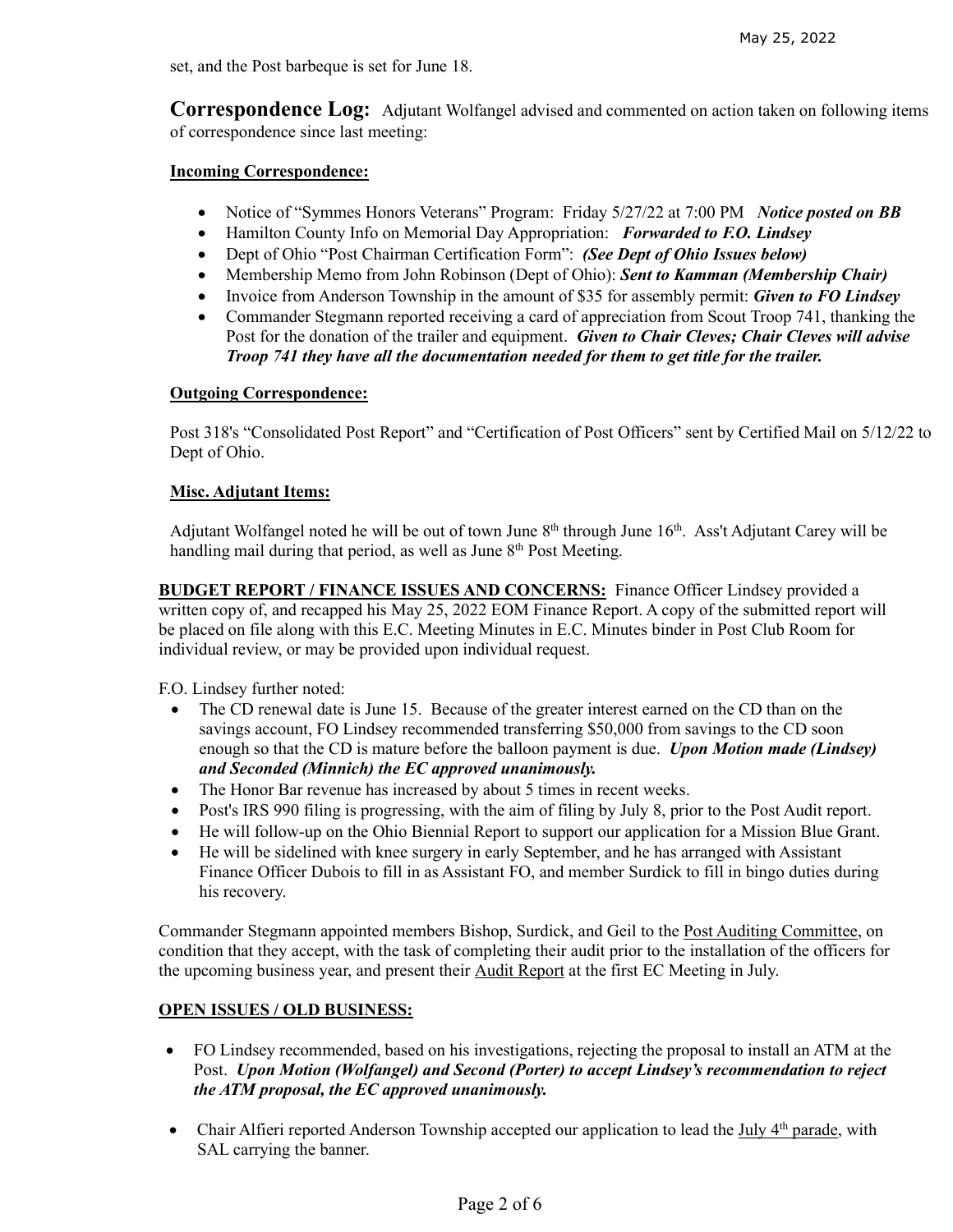- Chaplain Porter agreed to serve as the Installing Officer at the installation of the Post officers at the June 8 General Meeting.
- CI Chair Bishop and FO Lindsey reviewed the draft 2022-2023 Post Business Plan, including proposed revisions to the budget, references to SAL, and Post Challenges/Priorities. Bishop needs further comments by mid-June; the Plan is to be finalized and approved by the July General Meeting.
- Adjutant Wolfangel reported the subscriptions for Navy, Marine, Air Force, and Army Times Magazines are now being received.
- <sup>1st</sup> Vice Kamman reported all the wiring for the internet, security system, and TV service is complete, except the installation of one camera.

#### **NEW ISSUES / NEW BUSINESS (Commander):**

Adjutant Wolfangel led discussion on the following:

- FROM POST MTG 5/11/22: Dept. of Ohio Convention Package containing:
	- Date: July 1-3, 2022

Location: Hilton Cincinnati Netherland Plaza. Housing reservations by May 29, \$135 + tax, directly through the hotel.

Post 318 is entitled to up to 3 delegates and 3 alternates based upon membership numbers, to be designated by June 17. *Porter, Wolfangel, and Stegmann committed to serve as Delegates, representing Post 318.*

Convention Call and rules.

Resolutions to be presented:

- #21-02: Minimum members in a post to hold a charter from current 25 to 15 members
- #21-09: Change delegate strength from current 1 per 25 and 2 per 66, to 1 per 15 and 2 per 60, depending on passage of #21-02

Schedule of convention activities and meetings.

Opportunity for advertising in convention program (name only \$20, business card \$30, half-page \$50) *Upon Motion (Wolfangel) and Second (Alfieri) to purchase a business card ad, the EC approved unanimously.*

Copies of AL Constitution and By-Laws (Revised July 2022)

Copies of information relative to Convention logistics, Convention call, registration, event schedule, housing, and resolutions posted on BB. Copies of other items can be obtained by requesting from Adjutant.

- FROM POST MTG 5/11/22: Rob Heberly reported he was approached by the Forest Hills Band Boosters for a contribution of \$100 in support of the district-wide Big Band Blast on May 19. EC approved contributing \$100, which could be reimbursed by CI if CI so decided. *Adjutant Wolfangel reported that CI determined on May 24 that it does not have sufficient funds to reimburse the Post.*
- SAL/Post Relationship / Processes / Etc.: Adjutant Wolfangel led discussion as follows:
	- o The Post to purchase a 4x6 flag and pole for SAL Squadron 318 to be used in parades, color guard, etc. for total cost of approximately \$84. *Upon Motion (Alfieri) and Second (Sears) the EC unanimously approved the purchase.*
	- $\circ$  Definition of SAL uniform standards. The minimum uniform is the dress cap, costing \$46, which cannot be ordered until the squadron is chartered. Adjutant Wolfangel and SAL Commander Short will develop further uniform standards and report back to the EC.
	- o Access cards for SAL. CI Liaison Bishop discussed issues ordering access cards from various vendors to be compatible with our Post security system; 50 cards would cost about \$350. SAL Commander Short stated access cards would be issued to only those age 21 and over, and that the SAL members are familiar with the Clubroom honor bar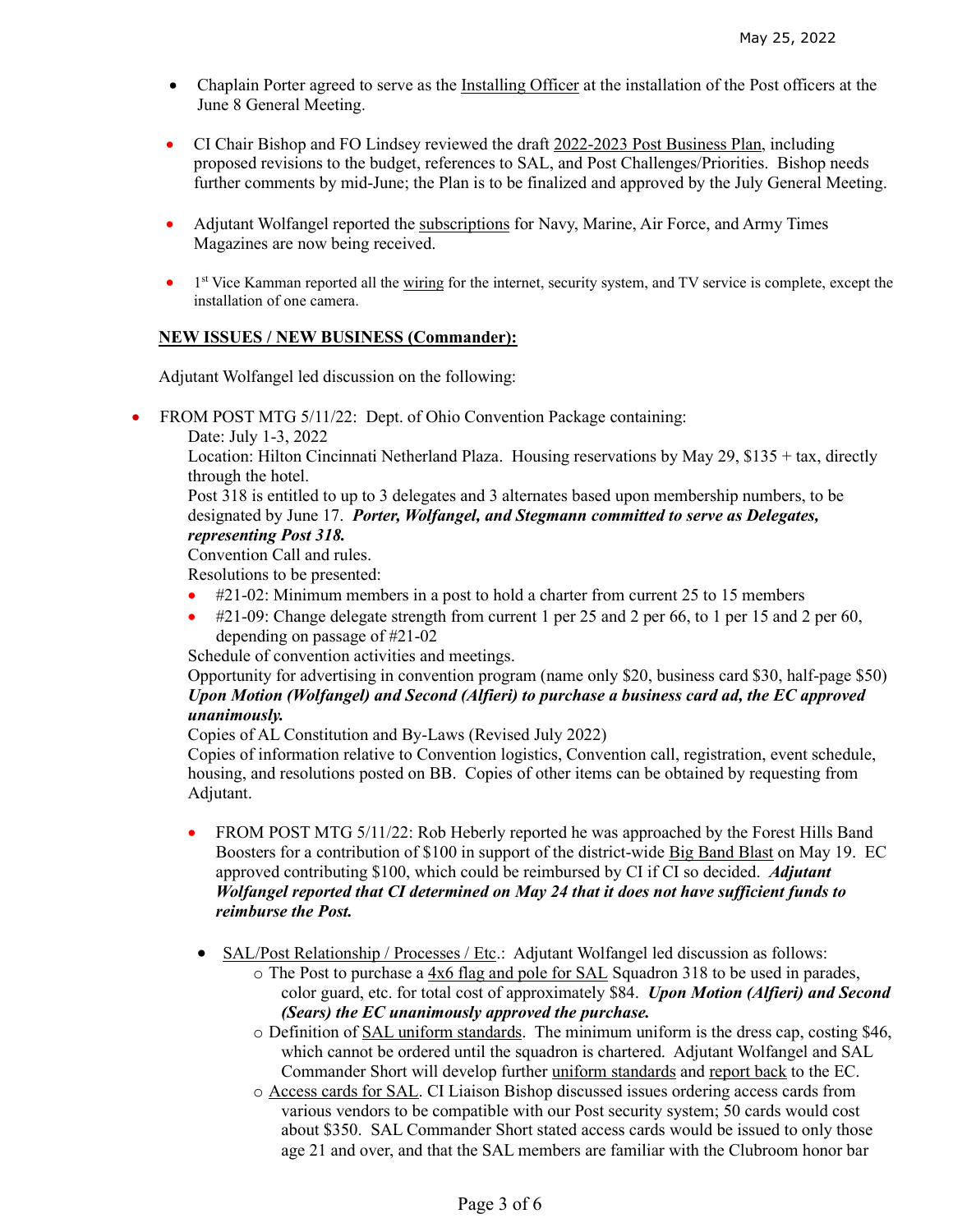system. He expects SAL membership to be about 30 by August, with a goal of 50 SAL members by end of 2022. Short stated the SAL squadron would be willing to cover the cost of the SAL access cards. He and Bishop will work out the issuance of a card or cards immediately from the existing inventory of cards. Wolfangel reminded that the facility security system resets at 1:00 AM. Bishop defined that a Level one card provides access to the facility, and Level two provides access to the office and armory.

- o Including SAL members in the Post Mail Chimp email list. Bishop will discuss with SAL Commander Short.
- o Adjutant Wolfangel confirmed he has received the SAL Minutes for March-May; the EC agreed that a new binder in the clubroom should be maintained for the SAL Minutes, and that the SAL Minutes should be added to the Post website.
- o SAL accounts. SAL Commander Short will work with FO Lindsey to set up the SAL accounts.
- o Revenue opportunities. Short stated the main goals for SAL are revenue and active membership. The SAL expects to bring into Post activities a different and younger crowd of function attendees. Short confirmed the Post will receive the revenue from all honor bar and concession bar sales. The township zoning regulations do not permit outdoor functions with amplified sound at the Post, and the SAL expects to host such outdoor events; the SAL and the Post will work together to attempt to obtain 24-hour zoning variances and/or zoning regulation changes as the need arises.
- o Consideration of SAL Winter Convention being held at the Post. The arrangements will be discussed as the need arises.

### **NEW ISSUES / NEW BUSINESS (Polling of Committee Chairs):**

**Membership**: Chair Bob Kamman reported:

- The Post is at quota (175 per Dept. of Ohio, 176 per Post).
- There are about two and three-quarters memberships available from members who have donated extra funds.
- There are still 12 members who have not reimbursed the Post for 2021-2022 dues pre-paid by the Post. Kamman confirmed they will not receive their new membership cards until their dues is paid.

**Post Activities**: Chair Kirk Minnich reported:

- The Post Barbecue is June 18.
- The letter of appreciation and the check for \$100 are being prepared for Adjutant Wolfangel to send to Fitch High School Choir.

**Chaplain/VAVS**: Chaplain Porter advised no report.

**Americanism**: (VACANT) No Report.

**Community Support & Recognition**: (Vacant)

Adjutant Wolfangel reported:

• 2022 Post 318 Annual Awards & Recognition Program: Scheduled for Sat – July  $16<sup>th</sup>$  at 7PM.

Awards / Recognition to be presented are: FFOY / LEOY / 7 BB&GS / 4 Scholarships / 7 Forest Hills Schools for the Poppy Days, and 34 Continuous Legion Membership Awards.

Since the  $4<sup>th</sup>$  District FFOY award winner could not attend the  $4<sup>th</sup>$  District program on May 15, the new 4th District Commander Perry will present the District award.

 Estimate of Cost \$600 + Refreshments will be funded by C.I. as agreed at the recent CI meeting. Estimate 72 Invites scheduled to be mailed out (awardees, presenters, and guests) around June 20th with RSVP by July  $8<sup>th</sup>$ .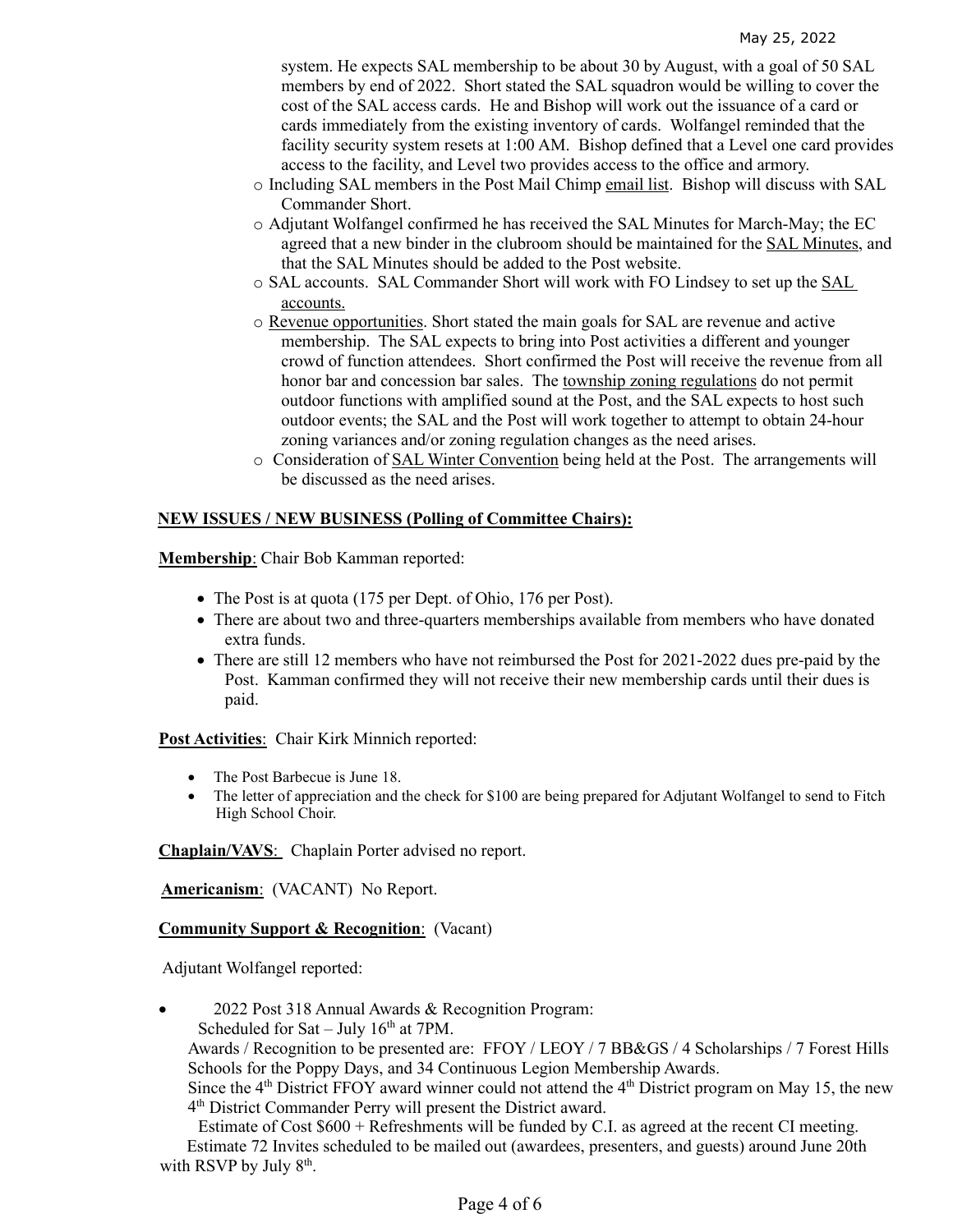2<sup>nd</sup> Vice Commander Minnich will follow-up with Chair Knight to ensure this program is on the Post calendar.

## **Service, Veterans Affairs / Economic / Legislative**: Chair Charlie Cleves

No activity to report.

**Bingo**: Chair Ed Sears reviewed the Monthly Bingo Report, filed with these Minutes, and further reported:

- The bingo license renewal has been received.
- There will be no bingo the Sunday of Memorial Day weekend.
- Decreased bingo spending by the players seems to be the trend.
- Need volunteers to assist running bingo.

### **Fund-Raising**: (Vacant)

Adjutant Wolfangel provided a Karaoke Thursday Event update, filed with these Minutes. Tomorrow night (May 26) is the final night authorized as the trial period by the EC. He recommended the EC authorize continuing the event through the five Thursdays in June, suspend for the summer, and resume in September if the EC so decides. 2<sup>nd</sup> Vice Minnich will manage the events for two Thursdays in June when Wolfangel will be out of town. *Upon Motion (Alfieri) and Second (Porter), the EC voted unanimously to continue the event through June, suspend for the summer, and determine in August if the event will resume in September.*

**Event Coordination**: In Chair Knight's absence, he submitted his report to Adjutant Wolfangel on upcoming Hall Rentals

East Side Republican Club reserved Hall B on June 28 and the last Tuesday of each month. Celebration of Life on June 11 in Hall B A baby shower on June 11 in Hall A No response has been received from OHDELA for test grading work at the Hall

**House**: Chair Bob Alfieri noted following:

- Needs more Hamilton County Health Department "certified" kitchen help, The training and testing for the certification are now conducted online only. The fee is \$22 per person.
- He is in the process of filing an insurance claim for the cost of \$969 to replace the compressor. The refrigerant has been changed to R134.
- The security code system has been breached, requiring reprogramming of the alarms.
- Family Pet Center rear drainage problem.
- Quotes to replace toilets are being obtained.
- The rear drainage problem has been resolved by removing the lid on the sewer drain.

### **Internal / External Communications**:

- **External**: Adjutant Wolfangel reported the announcement of Memorial Day activities appeared *in Enquirer Hometown* Section 5/22/22. The Karaoke announcement appeared May 11. The East Side Press and other local area community papers have discontinued publication.
- **Internal / Newsletter**: Editor Dubois called for newsletter articles to be submitted ASAP.

**Uniform Ceremonies**: SAA Caskey reported: